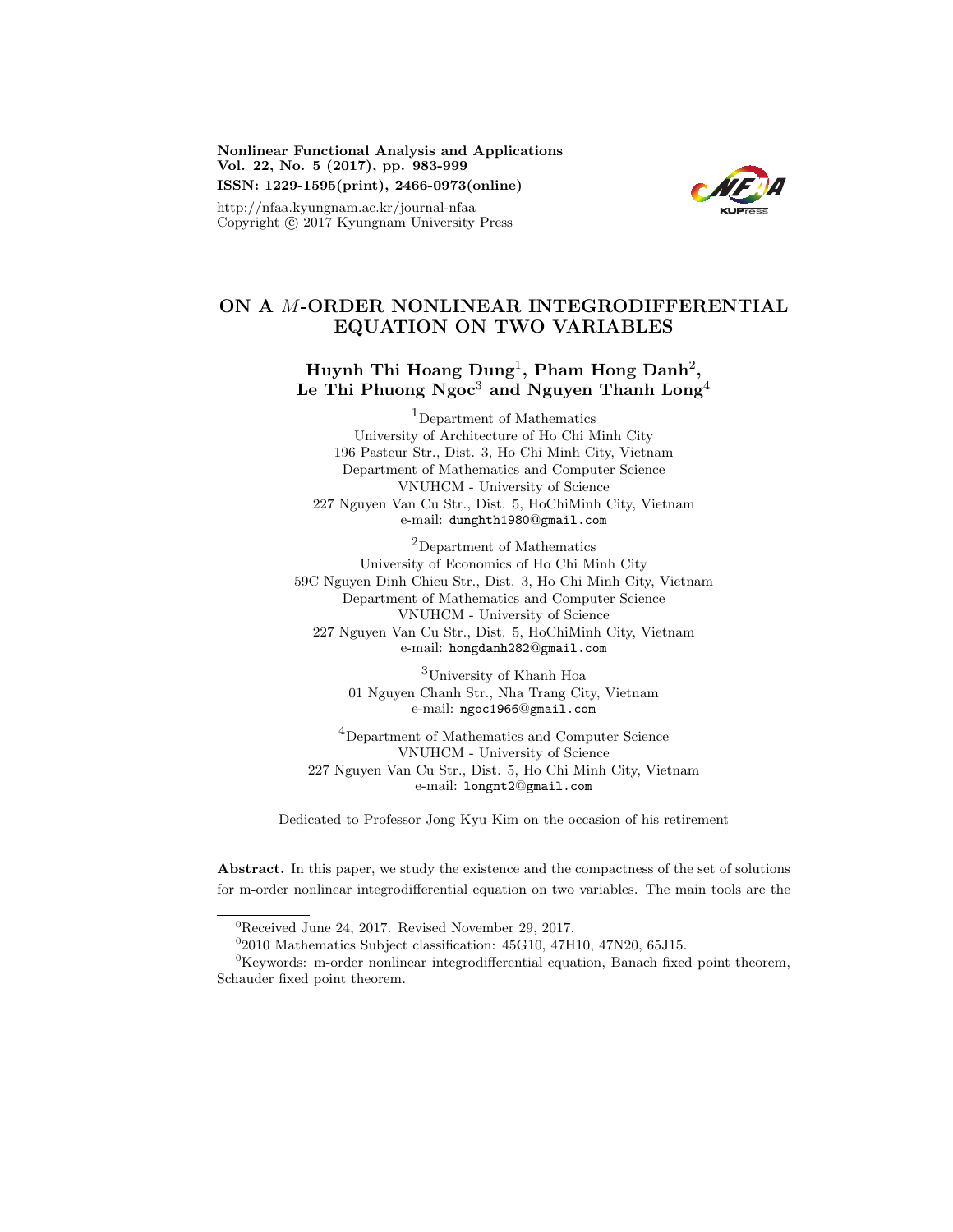fixed point theorems together with the definition of a suitable Banach space and appropriate conditions for subsets to be relatively compact in this space. Two illustrative examples are given.

## 1. INTRODUCTION

In this paper, we consider the following m-order nonlinear integrodifferential equation in two variables

$$
u(x,y) = g(x,y) + \iint_{\Omega} K(x,y,s,t;u(s,t),D_1u(s,t),...,D_1^m u(s,t))dsdt, (1.1)
$$

where  $(x, y) \in \Omega = [0, 1] \times [0, 1]$  and  $g : \Omega \to \mathbb{R}, K : \Omega \times \Omega \times \mathbb{R}^{m+1} \to \mathbb{R}$ are given functions. Denote by  $D_1^i u = \frac{\partial^i u}{\partial x^i}$  $\frac{\partial^{\alpha} u}{\partial x^i}$ , the partial derivative of order  $i = 1, \ldots, m$  of a function u defined on  $\Omega$ , with respect to the first variable.

It is well known that integral and integrodifferential equations have attracted the interest of scientists not only because of their major role in the fields of functional analysis but also because of their important role in numerous applications, for example, mechanics, physics, population dynamics, economics and other fields of science, see Corduneanu [8], Deimling [9].

There are many different methods to solve the integral and integrodifferential equations (see, for example, see [1]-[23] and the references given therein). In [3], his homotopy perturbation method was applied to solve linear and nonlinear systems of integro-differential equations. In [20], based on the applications of the well-known Banach fixed point theorem coupled with Bielecki type norm and a certain integral inequality with explicit estimate, Pachpatte proved uniqueness and other properties of solutions of the following Fredholm type integrodifferential equation

$$
x(t) = g(t) + \int_a^b f(t, s, x(s), x'(s), ..., x^{(n-1)}(s))ds, \ t \in [a, b],
$$

where x, g, f are real valued functions and  $n \geq 2$  is an integer. With the same methods, Pachpatte studied the existence, uniqueness and some basic properties of solutions of the Fredholm type integral equation in two variables as follows (see [21]):

$$
u(x,y) = f(x,y) + \int_0^a \int_0^b g(x,y,s,t,u(s,t),D_1u(s,t),D_2u(s,t))\,dtds.
$$

Abdou et al. also considered the existence of integrable solution of nonlinear integral equation, of type Hammerstein-Volterra of the second kind, by using the technique of measure of weak noncompactness and Schauder fixed point theorem (see [2]).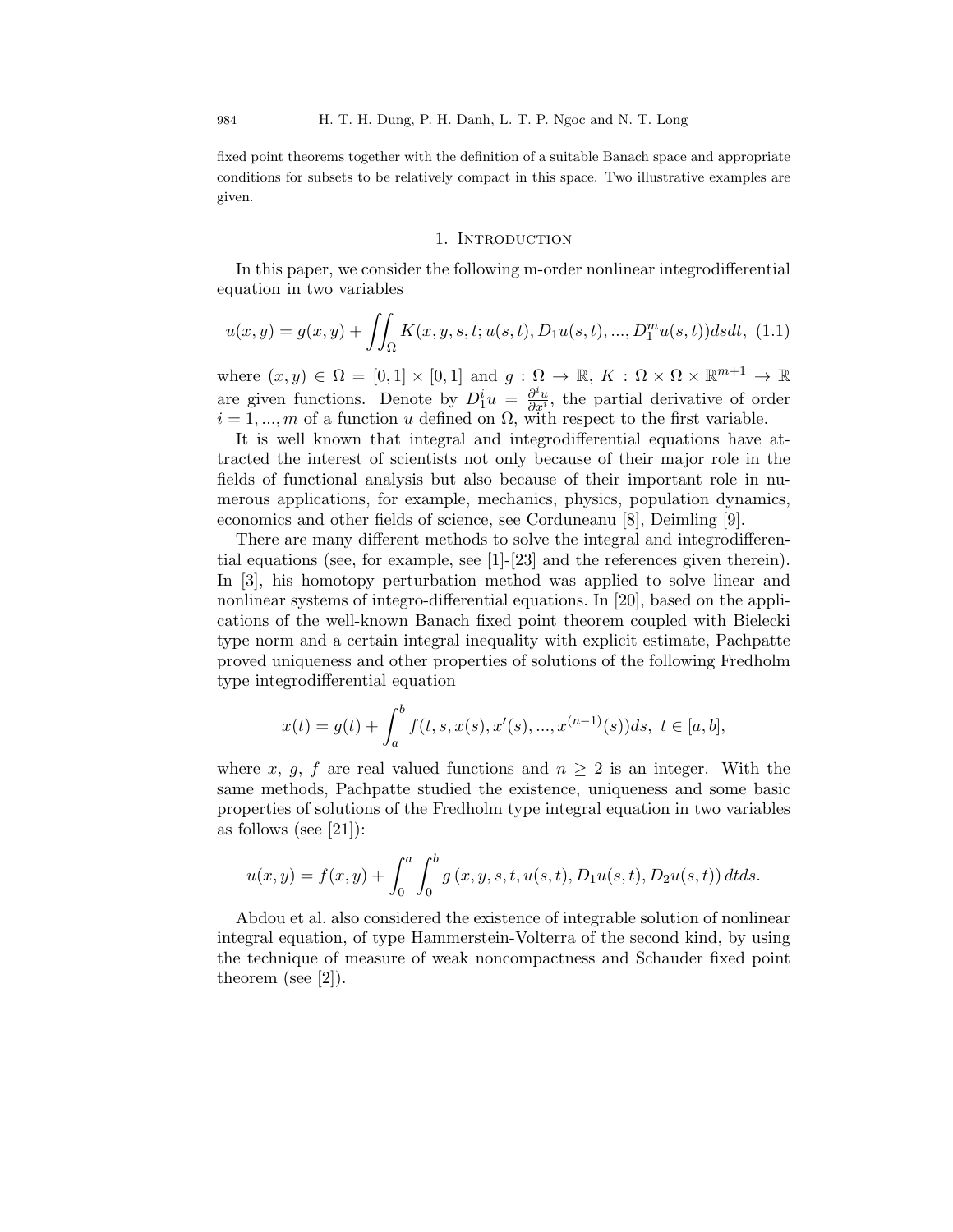Recently, in [10]-[12], [15]-[19], using tools of functional analysis and a fixed point theorem of Krasnosel'skii type, we have investigated solvability and asymptotically stable of nonlinear functional integral equations on one variable or two variables, or N variables.

In the base of the above works, we consider (1.1). This paper is organized as follows. In section 2, we present some preliminaries. It consists of the definition of a suitable Banach space and a sufficient condition for relatively compact subsets. In section 3, by applying the Banach theorem and the Schauder theorem, we prove two existence theorems. Furthermore, the compactness of solutions set is also proved. In order to illustrate the results obtained here, two examples are given.

### 2. Preliminaries

First, we construct an appropriate Banach space for (1.1) as follows. By  $X = C(\Omega;\mathbb{R})$ , we denote the space of all continuous functions from  $\Omega$  into  $\mathbb{R}$ equipped with the following norm

$$
||u||_X = \sup_{(x,y)\in\Omega} |u(x,y)|, \ u \in X.
$$
 (2.1)

Put

$$
X_m = \{ u \in X = C(\Omega; \mathbb{R}) : D_1^i u \in X, \ i = 1, 2, ..., m \}. \tag{2.2}
$$

We remark that

$$
C^{1}(\Omega;\mathbb{R})\backslash X_{m}\neq\phi,\ \ X_{m}\backslash C^{1}(\Omega;\mathbb{R})\neq\phi,\ \ X_{m}\cap C^{1}(\Omega;\mathbb{R})\neq\phi,
$$

for all  $m = 2, 3, ...$ 

Indeed,

- (i) We have  $u = u(x, y) = |x \frac{1}{2}|$  $\frac{1}{2} | (x - \frac{1}{2})$  $\frac{1}{2}$ )  $|y-\frac{1}{3}|$  $\frac{1}{3} | (y - \frac{1}{3})$  $(\frac{1}{3}) \in C^1(\Omega;\mathbb{R}), \text{ but}$  $u \notin X_m$ .
- (ii) We also have  $v = v(x, y) = x^{m+1} |y \frac{1}{3}$  $\frac{1}{3} \in X_m$ , but  $v \notin C^1(\Omega; \mathbb{R})$ .
- (iii) With  $w(x, y) = e^{x+y}$ , we have  $w \in X_m \cap C^1(\Omega; \mathbb{R})$ , so

$$
X_m \cap C^1(\Omega; \mathbb{R}) \neq \phi.
$$

We shall need the following lemma, the proof of which can be found in [10, p.266-267].

**Lemma 2.1.** ([10])  $X_m$  is a Banach space with the norm defined by

$$
||u||_{X_m} = ||u||_X + \sum_{i=1}^m ||D_1^i u||_X, \ u \in X_m.
$$
 (2.3)

Next, we give a sufficient condition for relatively compact subsets of  $X_m$ .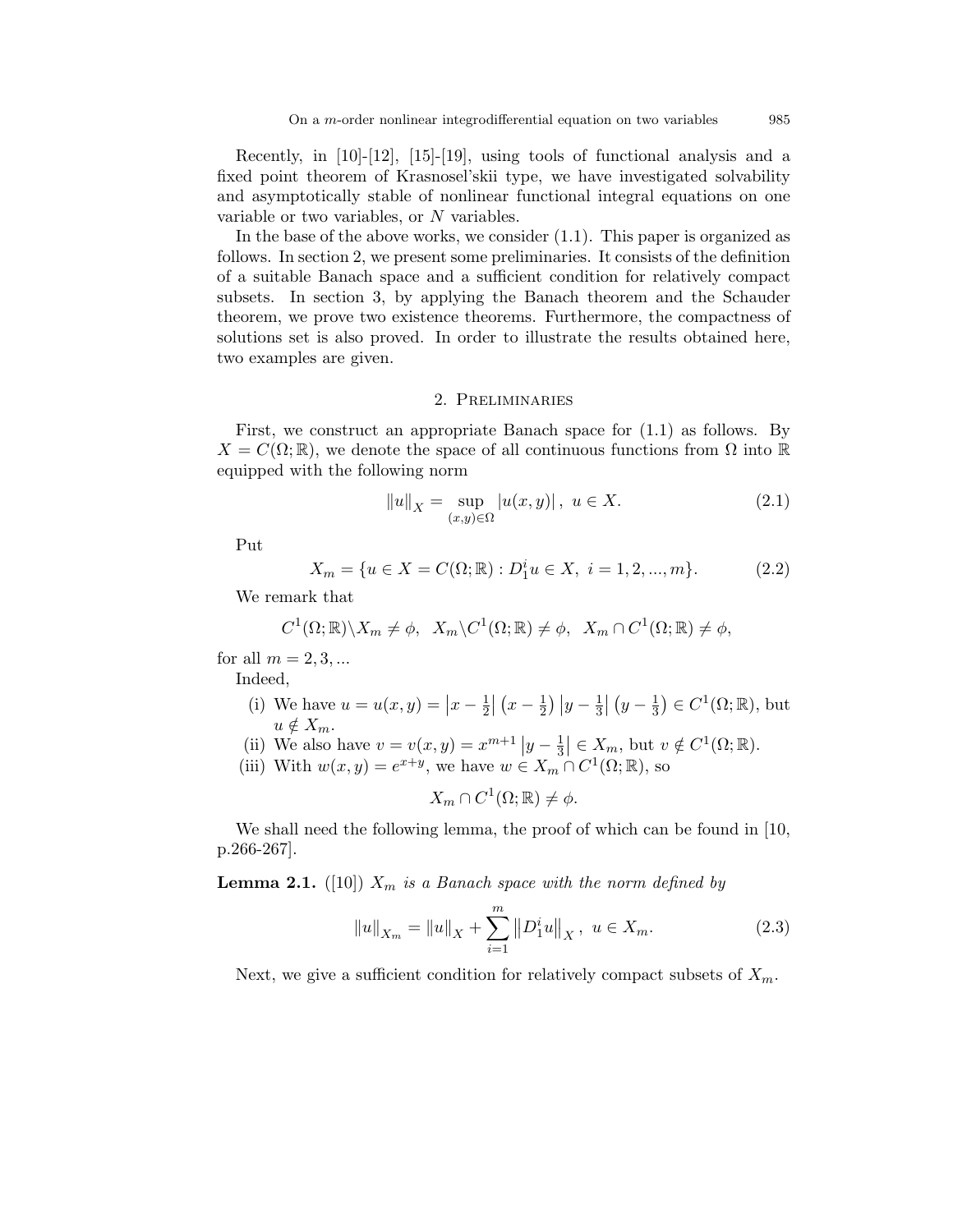**Lemma 2.2.** Let  $\mathcal{F} \subset X_m$ . Then  $\mathcal{F}$  is relatively compact in  $X_m$  if and only if the following conditions are satisfied

- (i)  $\exists M > 0 : ||u||_{X_m} \leq M, \forall u \in \mathcal{F};$
- (ii)  $\forall \varepsilon > 0, \exists \delta > 0 : \forall (x, y), (\bar{x}, \bar{y}) \in \Omega,$

$$
|x - \bar{x}| + |y - \bar{y}| < \delta \implies \sup_{u \in \mathcal{F}} \left[ u(x, y) - u(\bar{x}, \bar{y}) \right]_{*} < \varepsilon,\tag{2.4}
$$

where we denote  $[u(x, y)]_* = |u(x, y)| + \sum_{n=1}^{\infty}$  $i=1$  $\left|D_1^i u(x,y)\right|$ .

*Proof.* Let F be relatively compact in  $X_m$ . Then F is bounded, so (2.4) (i) is true. Now, we show that  $(2.4)$  (ii) is also true.

For every  $\varepsilon > 0$ , considering a collection of open balls in  $X_m$ , with center at  $u \in \mathcal{F}$  and radius  $\frac{\varepsilon}{3}$ , as follows

$$
B(u, \frac{\varepsilon}{3}) = \{ \bar{u} \in X_m : ||u - \bar{u}||_{X_m} < \frac{\varepsilon}{3} \}, \ u \in \mathcal{F}.
$$

It is clear that  $\overline{\mathcal{F}} \subset \bigcup$  $u \in \mathcal{F}$  $B(u, \frac{\varepsilon}{3})$ . Because  $\overline{\mathcal{F}}$  compact in  $X_m$ , the open cover U  $u \in \mathcal{F}$  $B(u, \frac{\varepsilon}{3})$  of  $\overline{\mathcal{F}}$  contains a finite subcover, so there are  $u_1, ..., u_q \in \mathcal{F}$  such that

$$
\overline{\mathcal{F}} \subset \bigcup_{j=1}^q B(u_j, \frac{\varepsilon}{3}).
$$

By the functions  $u_j, D_1^i u_j, i = 1, ..., m, j = 1, ..., q$  are uniformly continuous on  $\Omega$ , there exists  $\delta > 0$  such that, for all  $(x, y)$ ,  $(\bar{x}, \bar{y}) \in \Omega$ ,  $|x - \bar{x}| + |y - \bar{y}| < \delta$ , we have

$$
[u_j(x,y)-u_j(\bar x,\bar y)]_*<\frac{\varepsilon}{3},\ \forall j=1,...,q.
$$

For all  $u \in \mathcal{F}$ ,  $u \in B(u_j, \frac{\varepsilon}{3})$  $\frac{\varepsilon}{3}$ ) for some  $j = 1, ..., q$ . Thus, for all  $(x, y), (\bar{x}, \bar{y}) \in \Omega$ , if  $|x - \bar{x}| + |y - \bar{y}| < \delta$  then we obtain

$$
[u(x,y) - u(\bar{x},\bar{y})]_{*} \leq [u(x,y) - u_j(x,y)]_{*} + [u_j(x,y) - u_j(\bar{x},\bar{y})]_{*}
$$
  
+ 
$$
[u_j(\bar{x},\bar{y}) - u(\bar{x},\bar{y})]_{*}
$$
  

$$
\leq 2 ||u - u_j||_{X_m} + [u_j(x,y) - u_j(\bar{x},\bar{y})]_{*}
$$
  

$$
< \frac{2\varepsilon}{3} + \frac{\varepsilon}{3} = \varepsilon.
$$

It implies that  $(2.4)$  (ii) is true.

Conversely, suppose that the conditions (i), (ii) hold. To prove that  $\mathcal F$  is relatively compact in  $X_m$ , let  $\{u_p\}$  be a sequence in  $\mathcal{F}$ , we show that  $\{u_p\}$ contains a convergent subsequence. By (2.4),  $\mathcal{F}_1 = \{u_p : p \in \mathbb{N}\}\$ and  $\mathcal{F}_2^i$  $\{D_1^i u_p : p \in \mathbb{N}\}\$ are uniformly bounded and equicontinuous in X. Applying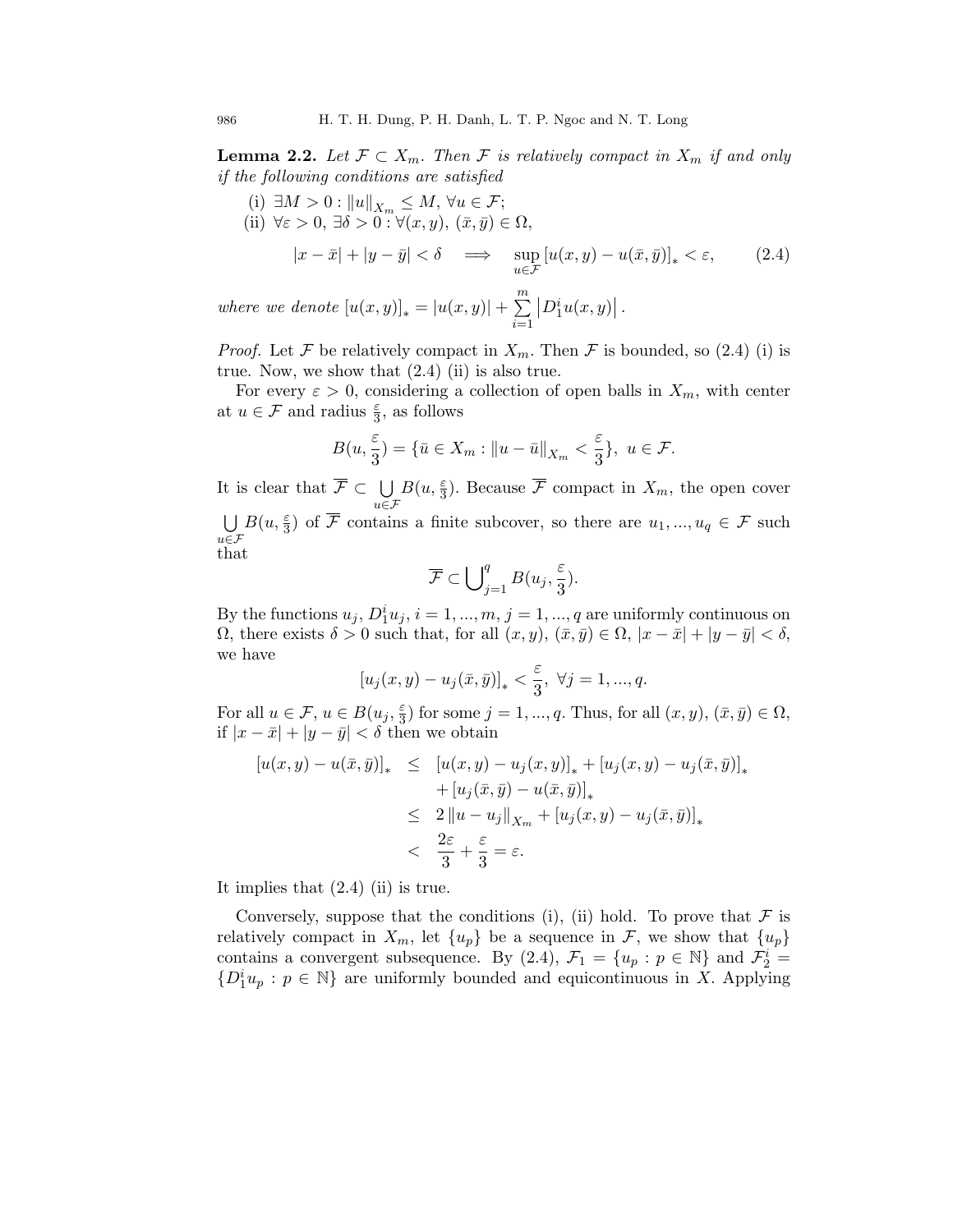the Ascoli-Arzela theorem to  $\mathcal{F}_1$ , it is relatively compact in X, so there exists a subsequence  $\{u_{p_k}\}\$  of  $\{u_p\}$  and  $u \in X$  such that

$$
||u_{p_k}-u||_X\to 0, \text{ as } k\to\infty.
$$

Note that  $\{D_1^i u_{p_k} : k \in \mathbb{N}\} \subset \mathcal{F}_2^i$  is also uniformly bounded and equicontinuous in  $X$ , so it is also relatively compact in  $X$ . We obtain the existence of a subsequence of  $\{D_1^i u_{p_k}\},$  denoted by the same symbol, and  $w^{(i)} \in X$ , such that

$$
\left\| D_1^i u_{p_k} - w^{(i)} \right\|_X \to 0, \text{ as } k \to \infty.
$$

Since

$$
u_{p_k}(x, y) - u_{p_k}(0, y) = \int_0^x D_1 u_{p_k}(s, y) ds, \ \forall (x, y) \in \Omega,
$$

furthermore  $||u_{p_k} - u||_X \to 0$  and  $||D_1u_{p_k} - w^{(1)}||_X \to 0$ , we obtain

$$
u(x, y) - u(0, y) = \int_0^x w^{(1)}(s, y)ds, \ \forall (x, y) \in \Omega.
$$

It gives  $D_1 u = w^{(1)} \in X$ . Let  $D_1^i u = w^{(i)}$ ,  $i = 1, 2, ..., r < m$ . We have

$$
D_1^r u_p(x, y) - D_1^r u_p(0, y) = \int_0^x D_1^{r+1} u_p(s, y) ds, \ \forall (x, y) \in \Omega.
$$
 (2.5)

Since  $||D_1^r u_p - D_1^r u||_X \to 0$  and  $||D_1^{r+1} u_p - w^{(r+1)}||_X \to 0$ , (2.5) leads to

$$
D_1^r u(x, y) - D_1^r u(0, y) = \int_0^x w^{(r+1)}(s, y) ds, \ \forall (x, y) \in \Omega.
$$
 (2.6)

Then  $D_1^{r+1}u = w^{(r+1)} \in X$ . By induction, we deduce that  $D_1^i u = w^{(i)}$ ,  $i =$ 1, 2, ..., m. Therefore  $u \in X_m$  and  $u_{p_k} \to u$  in  $X_m$ . This completes the proof.  $\Box$ 

### 3. The existence theorems

We make the following assumptions.

 $(A_1)$   $g \in X_m$ ,  $(A_2)$   $K \in \mathcal{C}(\Omega \times \Omega \times \mathbb{R}^{m+1}; \mathbb{R})$ , such that ∂K  $\partial$  ${}^2K$  $\partial$  ${}^m K$ 

$$
\frac{\partial K}{\partial x}, \frac{\partial^2 K}{\partial x^2}, ..., \frac{\partial^m K}{\partial x^m} \in C(\Omega \times \Omega \times \mathbb{R}^{m+1}; \mathbb{R}),
$$

and there exist nonnegative functions  $k_0, k_1, ..., k_m : \Omega \times \Omega \to \mathbb{R}$  satisfying

(i) 
$$
\beta = \sum_{i=0}^{m} \sup_{(x,y)\in\Omega} \iint_{\Omega} k_i(x,y,s,t) ds dt < 1,
$$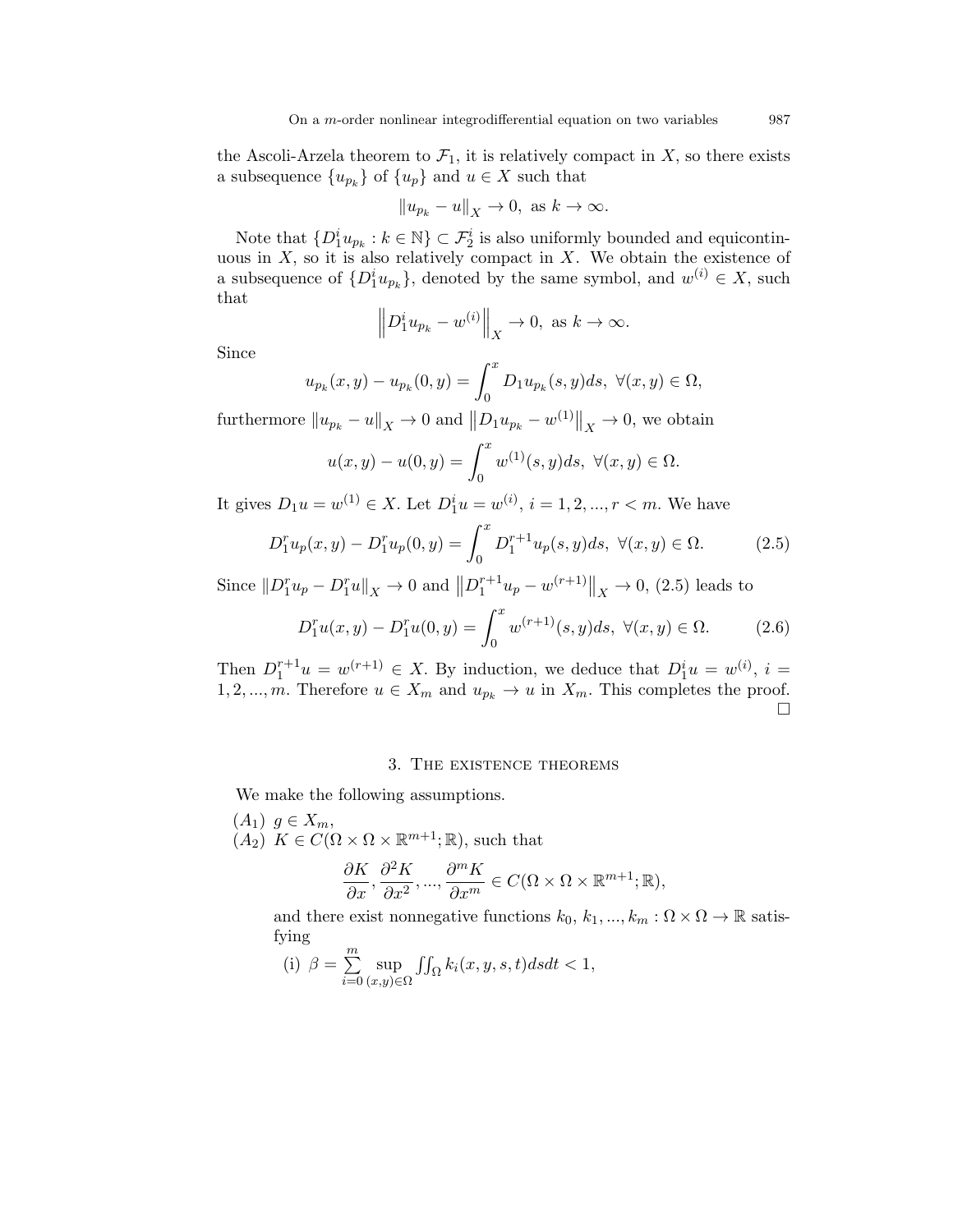988 H. T. H. Dung, P. H. Danh, L. T. P. Ngoc and N. T. Long

(ii) 
$$
\forall (x, y, s, t) \in \Omega \times \Omega
$$
,  $\forall (u_0, u_1, ..., u_m), (\bar{u}_0, \bar{u}_1, ..., \bar{u}_m) \in \mathbb{R}^{m+1}$ ,  
\n $|K(x, y, s, t; u_0, u_1, ..., u_m) - K(x, y, s, t; \bar{u}_0, \bar{u}_1, ..., \bar{u}_m)|$   
\n $\leq k_0(x, y, s, t) \sum_{j=0}^{m} |u_j - \bar{u}_j|$ ,

(iii) 
$$
\forall (x, y, s, t) \in \Omega \times \Omega
$$
,  $\forall (u_0, u_1, ..., u_m), (\bar{u}_0, \bar{u}_1, ..., \bar{u}_m) \in \mathbb{R}^{m+1}$ ,  
\n
$$
\left| \frac{\partial^i K}{\partial x^i}(x, y, s, t; u_0, u_1, ..., u_m) - \frac{\partial^i K}{\partial x^i}(x, y, s, t; \bar{u}_0, \bar{u}_1, ..., \bar{u}_m) \right|
$$
\n
$$
\leq k_i(x, y, s, t) \sum_{j=0}^m |u_j - \bar{u}_j|,
$$

**Theorem 3.1.** Let the functions g, K in  $(1.1)$  satisfy the assumptions  $(A_1)$ ,  $(A_2)$ . Then the equation (1.1) has a unique solution in  $X_m$ .

*Proof.* For every 
$$
u \in X_m
$$
, we put

$$
(Au)(x,y) = g(x,y) \tag{3.1}
$$

$$
+ \iint_{\Omega} K(x,y,s,t;u(s,t),D_1u(s,t),...,D_1^m u(s,t))dsdt, \ (x,y) \in \Omega.
$$

It is obvious that  $Au \in X_m$ . We shall show that  $A: X_m \to X_m$  is a contraction map, by proving

$$
||Au - A\bar{u}||_{X_m} \le \beta ||u - \bar{u}||_{X_m}, \ \forall u, \ \bar{u} \in X_m.
$$
 (3.2)

For any  $u, \bar{u} \in X_m$ , and  $(x, y) \in \Omega$ , from  $(A_2)$ -(ii),  $(3.1)$  leads to

$$
\begin{aligned} &|(Au)(x,y)-(A\bar{u})(x,y)|\\ &\leq \iint_{\Omega}|K(x,y,s,t;u(s,t),D_1u(s,t),...,D_1^mu(s,t))\\ &-K(x,y,s,t;\bar{u}(s,t),D_1\bar{u}(s,t),...,D_1^m\bar{u}(s,t))|\,dsdt\\ &\leq \iint_{\Omega}k_0(x,y,s,t)\sum_{j=0}^m\Big|D_1^ju(s,t)-D_1^j\bar{u}(s,t)\Big|\,dsdt\\ &\leq \left(\sup_{(x,y)\in\Omega}\iint_{\Omega}k_0(x,y,s,t)dsdt\right)\|u-\bar{u}\|_{X_m}\,. \end{aligned}
$$

Hence we have

$$
\|Au - A\bar{u}\|_{X} \le \left(\sup_{(x,y)\in\Omega} \iint_{\Omega} k_0(x,y,s,t)dsdt\right) \|u - \bar{u}\|_{X_m}.
$$
 (3.3)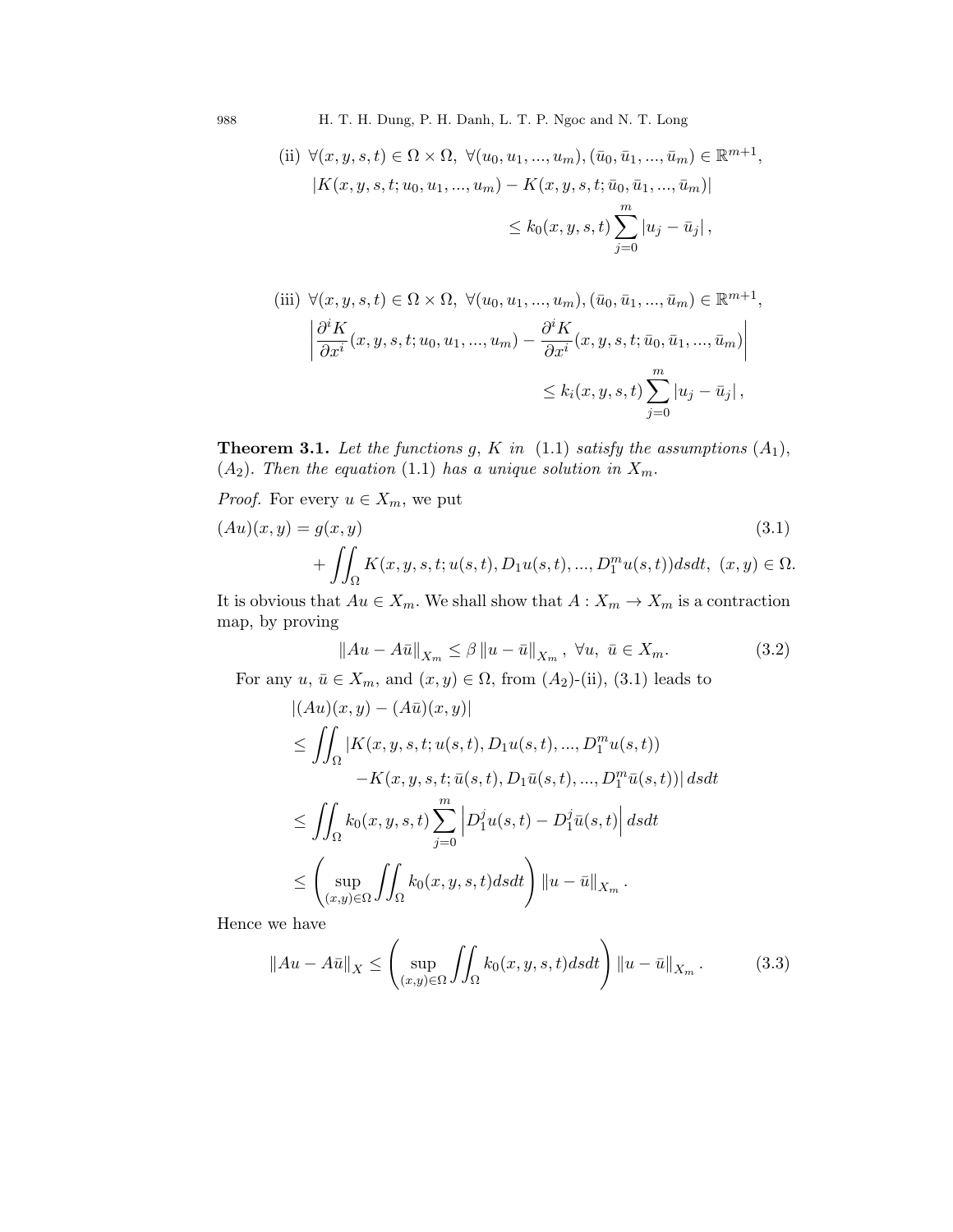Similarly, by

$$
D_1^i(Au)(x,y) = D_1^i g(x,y)
$$
  
+ 
$$
\iint_{\Omega} \frac{\partial^i K}{\partial x^i}(x, y, s, t; u(s, t), D_1 u(s, t), ..., D_1^m u(s, t)) ds dt,
$$

and  $(A_2)$ -(ii) we obtain

$$
|D_1^i(Au)(x,y) - D_1^i(A\bar{u})(x,y)|
$$
  
\n
$$
\leq \iint_{\Omega} \left| \frac{\partial^i K}{\partial x^i}(x, y, s, t; u(s, t), D_1 u(s, t), ..., D_1^m u(s, t)) - \frac{\partial^i K}{\partial x^i}(x, y, s, t; \bar{u}(s, t), D_1 \bar{u}(s, t), ..., D_1^m \bar{u}(s, t)) \right| ds dt
$$
  
\n
$$
\leq \iint_{\Omega} k_i(x, y, s, t) \sum_{j=0}^m \left| D_1^j u(s, t) - D_1^j \bar{u}(s, t) \right| ds dt
$$
  
\n
$$
\leq \left( \sup_{(x, y) \in \Omega} \iint_{\Omega} k_i(x, y, s, t) ds dt \right) ||u - \bar{u}||_{X_m}.
$$

Hence we have

$$
\left\| D_1^i(Au) - D_1^i(A\bar{u}) \right\|_X \le \left( \sup_{(x,y)\in\Omega} \iint_{\Omega} k_i(x,y,s,t)dsdt \right) \left\| u - \bar{u} \right\|_{X_m}.
$$
 (3.4)

From (3.3) and (3.4), we have (3.2). Applying the Banach fixed point theorem, Theorem 3.1 is proved.  $\square$ 

Next, we also obtain the existence of solutions of  $(1.1)$  in  $X_m$  via the Schauder fixed point theorem, by making the following assumptions.

$$
(A_1) \ g \in X_m,
$$
  
\n
$$
(\bar{A}_2) \ K \in C(\Omega \times \Omega \times \mathbb{R}^{m+1}; \mathbb{R}), \text{ such that}
$$
  
\n
$$
\frac{\partial K}{\partial x}, \frac{\partial^2 K}{\partial x^2}, ..., \frac{\partial^m K}{\partial x^m} \in C(\Omega \times \Omega \times \mathbb{R}^{m+1}; \mathbb{R}),
$$

and there exist nonnegative functions  $\bar{k}_0$ ,  $\bar{k}_1, ..., \bar{k}_m : \Omega \times \Omega \to \mathbb{R}$  satisfying

(i) 
$$
\bar{\beta} = \sum_{i=0}^{m} \sup_{(x,y)\in\Omega} \iint_{\Omega} \bar{k}_i(x, y, s, t) ds dt < 1,
$$

(ii) 
$$
|K(x, y, s, t; u_0, u_1, ..., u_m)| \le \bar{k}_0(x, y, s, t) \left(1 + \sum_{j=0}^m |u_j|\right),
$$
  
 $\forall (x, y, s, t) \in \Omega \times \Omega, \ \forall (u_0, u_1, ..., u_m) \in \mathbb{R}^{m+1},$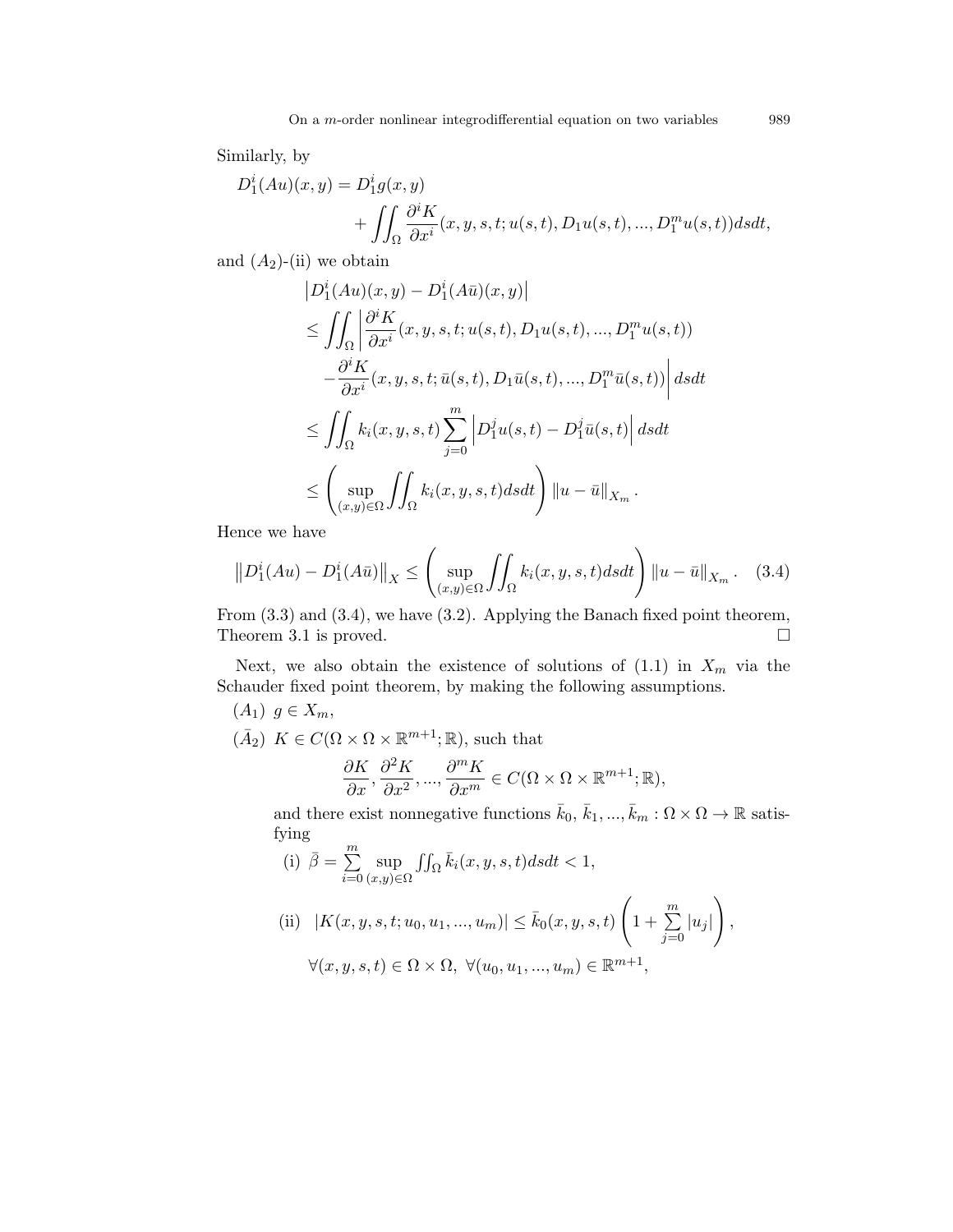990 H. T. H. Dung, P. H. Danh, L. T. P. Ngoc and N. T. Long

$$
\text{(iii)} \left| \frac{\partial^i K}{\partial x^i}(x, y, s, t; u_0, u_1, \dots, u_m) \right| \le \bar{k}_i(x, y, s, t) \left( 1 + \sum_{j=0}^m |u_j| \right),
$$

$$
\forall (x, y, s, t) \in \Omega \times \Omega, \ \forall (u_0, u_1, \dots, u_m) \in \mathbb{R}^{m+1}, \ i = 1, 2, \dots, m.
$$

**Theorem 3.2.** Let the functions g, K in  $(1.1)$  satisfy the assumptions  $(A_1)$ ,  $(\bar{A}_2)$ . Then the equation (1.1) has a solution in  $X_m$ . Furthermore, the set of solutions is compact.

*Proof.* With the operator A as in (3.1), it is clear that  $A: X_m \to X_m$ . For  $M>0,$  we define a closed ball in  ${\cal X}_m$  as follows:

$$
B_M=\{u\in X_m: \|u\|_{X_m}\leq M\}.
$$

We shall show that there exists  $M > 0$  such that  $A : B_M \to B_M$ . For every  $u \in B_M$  and  $(x, y) \in \Omega$ , we have

$$
|(Au)(x,y)| \le |g(x,y)| + \iint_{\Omega} |K(x,y,s,t;u(s,t),D_1u(s,t),...,D_1^m u(s,t))| ds dt
$$
  
\n
$$
\le ||g||_X + \iint_{\Omega} \bar{k}_0(x,y,s,t) \left(1 + \sum_{i=0}^m |D_1^i u(s,t)|\right) ds dt
$$
  
\n
$$
\le ||g||_X + \iint_{\Omega} \bar{k}_0(x,y,s,t) \left(1 + ||u||_{X_m}\right) dy
$$
  
\n
$$
\le ||g||_X + (1+M) \left(\sup_{(x,y)\in\Omega} \iint_{\Omega} \bar{k}_0(x,y,s,t) ds dt\right).
$$

It implies that

$$
||Au||_X \le ||g||_X + (1+M) \left( \sup_{(x,y)\in\Omega} \iint_\Omega \bar{k}_0(x,y,s,t)dsdt \right). \tag{3.5}
$$

Similarly,

$$
\begin{aligned} \left| D_1^i(Au)(x,y) \right| &\leq \left| D_1^i g(x,y) \right| \\ &+ \iint_{\Omega} \left| \frac{\partial^i K}{\partial x^i}(x,y,s,t;u(s,t),D_1 u(s,t),...,D_1^m u(s,t)) \right| ds dt \\ &\leq \left\| D_1^i g \right\|_X + (1+M) \left( \sup_{(x,y)\in\Omega} \iint_{\Omega} \bar{k}_i(x,y,s,t) ds dt \right), \end{aligned}
$$

so we have

$$
\left\| D_1^i(Au) \right\|_X \le \left\| D_1^i g \right\|_X + (1+M) \left( \sup_{(x,y)\in\Omega} \iint_{\Omega} \bar{k}_i(x,y,s,t) ds dt \right). \tag{3.6}
$$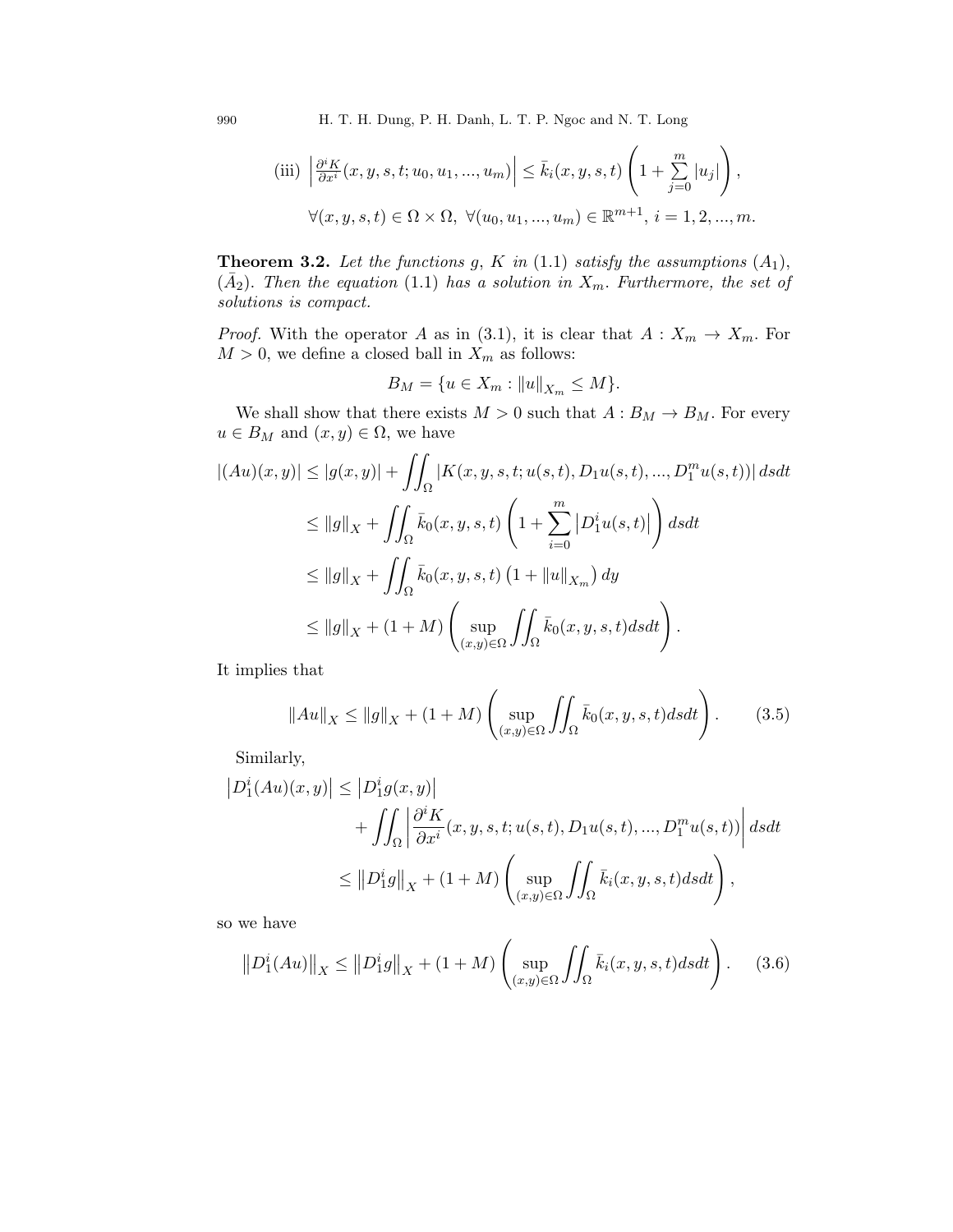Therefore, we have

$$
||Au||_{X_m} \le ||g||_{X_m} + (1+M) \sum_{i=0}^{m} \sup_{(x,y)\in\Omega} \iint_{\Omega} \bar{k}_i(x, y, s, t) ds dt
$$
 (3.7)  

$$
\le ||g||_{X_m} + (1+M) \bar{\beta}.
$$

Choosing  $M \ge ||g||_{X_m} + (1+M)\bar{\beta}$ , i.e.  $M \ge \frac{||g||_{X_m} + \bar{\beta}||_{X_m}}{1-\bar{\beta}}$  $\frac{1 \times m \top P}{1 - \overline{\beta}}$ , then  $A : B_M \to B_M$ . Now we show that two conditions as below are satisfied.

(i)  $A: B_M \to B_M$  is continuous.

(ii)  $\mathcal{F} = A(B_M)$  is relatively compact in  $X_m$ .

To prove (i), let  $\{u_p\} \subset B_M$ ,  $\|u_p - u\|_{X_m} \to 0$ , as  $m \to \infty$ , we need to show that

$$
||Au_p - Au||_X \to 0
$$
 and  $\sum_{i=1}^m ||D_1^i(Au_p) - D_1^i(Au)||_X \to 0$ , as  $p \to \infty$ . (3.8)

Note that

$$
|(Au_p)(x,y) - (Au)(x,y)|
$$
\n
$$
\leq \iint_{\Omega} |K(x,y,s,t;u_p(s,t),D_1u_p(s,t),...,D_1^m u_p(s,t))
$$
\n
$$
-K(x,y,s,t;u(s,t),D_1u(s,t),...,D_1^mu(s,t))| ds dt.
$$
\n(3.9)

Since K is uniformly continuous on  $\Omega \times \Omega \times [-M, M]^{m+1}$ , for  $\varepsilon > 0$ , there exists  $\delta > 0$  such that, for all  $(u_0, u_1, ..., u_m)$ ,  $(\bar{u}_0, \bar{u}_1, ..., \bar{u}_m) \in [-M, M]^{m+1}$ and  $(x, y, s, t) \in \Omega \times \Omega$ ,

$$
\sum_{i=0}^{m} |u_i - \bar{u}_i| < \delta
$$
  
\n
$$
\implies |K(x, y, s, t; u_0, u_1, ..., u_m) - K(x, y, s, t; \bar{u}_0, \bar{u}_1, ..., \bar{u}_m)| < \varepsilon.
$$

Since  $||u_p - u||_X \to 0$  and  $\sum_{i=1}^m$  $||D_1^i u_p - D_1^i u||_X \to 0$ , there is  $p_0 \in \mathbb{N}$  such that for all  $p \in \mathbb{N}$  with  $p \geq p_0$ ,

$$
||u_p - u||_X + \sum_{i=1}^m ||D_1^i u_p - D_1^i u||_X < \delta.
$$

It implies that for all  $p \in \mathbb{N}$  with  $p \geq p_0$  and  $(x, y, s, t) \in \Omega \times \Omega$ ,

$$
\begin{aligned} &|K(x,y,s,t;u_p(s,t),D_1u_p(s,t),...,D_1^mu_p(s,t)) \\ &-K(x,y,s,t;u(s,t),D_1u(s,t),...,D_1^mu(s,t))|<\varepsilon. \end{aligned}
$$

Hence we have

$$
|(Au_p)(x,y)-(Au)(x,y)| < \varepsilon, \ \forall (x,y) \in \Omega, \ \forall p \ge p_0.
$$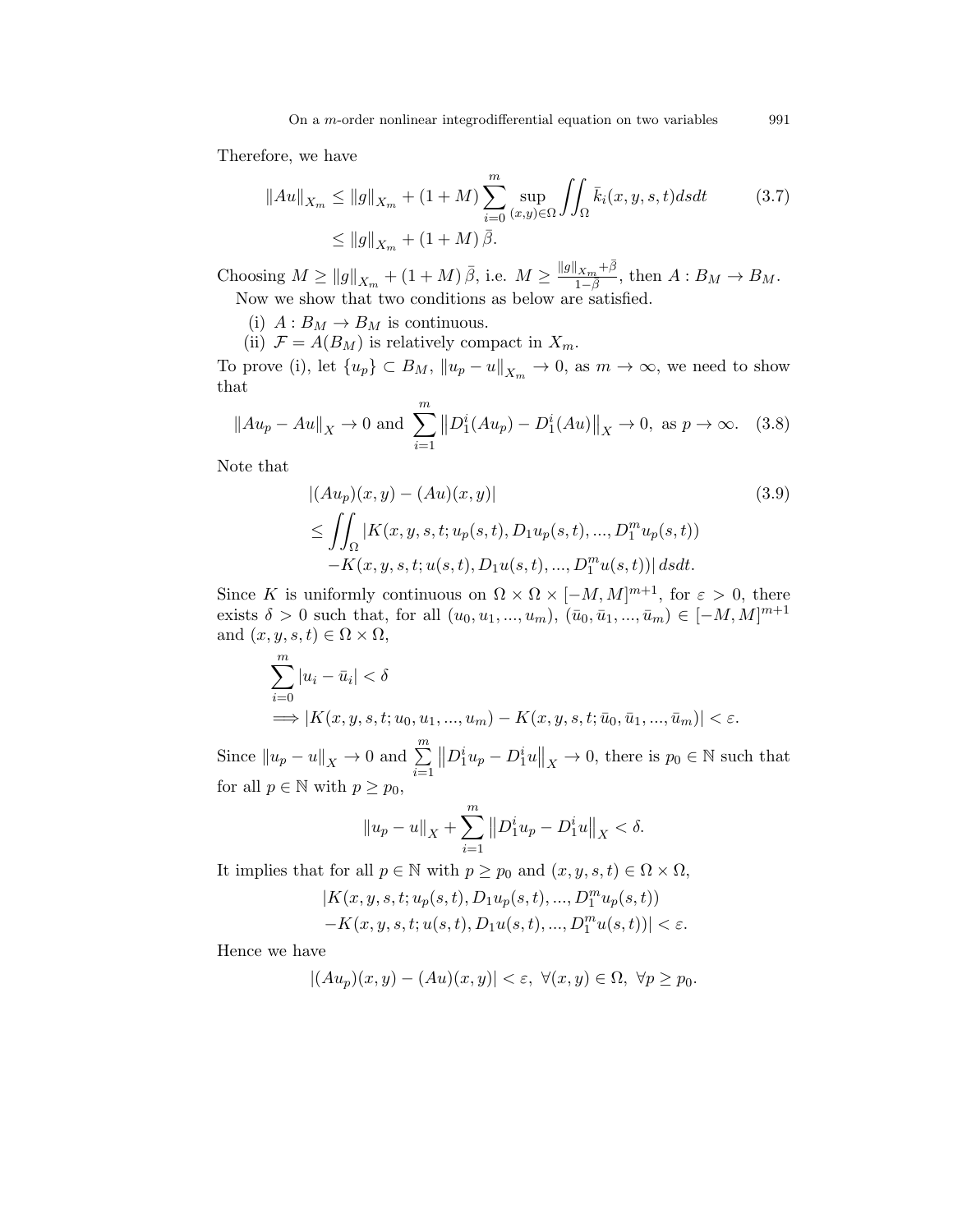It means that

$$
||Au_p - Au||_X < \varepsilon, \ \forall p \ge p_0,\tag{3.10}
$$

*i.e.*,  $||Au_p - Au||_X \to 0$ , as  $p \to \infty$ . By the same argument, we obtain that

$$
||D_1^i(Au_p) - D_1^i(Au)||_X \to 0,
$$

as  $p \to \infty$ , for each  $i = 1, ..., m$ .

To prove (ii), we use Lemma 2.2. Condition (2.4) (i) holds because of  $\mathcal{F} =$  $A(B_M) \subset B_M$ . It remains to show (2.4) (ii). We note that

$$
(Au)(x, y) - (Au)(\bar{x}, \bar{y})
$$
\n
$$
= g(x, y) - g(\bar{x}, \bar{y})
$$
\n
$$
+ \iint_{\Omega} [K(x, y, s, t; u(s, t), D_1 u(s, t), ..., D_1^m u(s, t))
$$
\n
$$
- K(\bar{x}, \bar{y}, s, t; u(s, t), D_1 u(s, t), ..., D_1^m u(s, t))] ds dt,
$$
\n(3.11)

for all  $(x, y)$ ,  $(\bar{x}, \bar{y}) \in \Omega$ ,  $u \in B_M$ . Let  $\varepsilon > 0$ . By the fact that K is uniformly continuous on  $\Omega \times \Omega \times [-M, M]^{m+1}$ , there exists  $\delta_1 > 0$  such that for all  $(x, y)$ ,  $(\bar{x}, \bar{y}) \in \Omega,$ 

$$
|x - \bar{x}| + |y - \bar{y}| < \delta_1
$$
  
\n
$$
\implies |K(x, y, s, t; u_0, u_1, ..., u_m) - K(\bar{x}, \bar{y}, s, t; u_0, u_1, ..., u_m)| < \frac{\varepsilon}{4},
$$

for all  $(s, t; u_0, u_1, ..., u_m) \in \Omega \times [-M, M]^{m+1}$ . Then, for all  $(x, y), (\bar{x}, \bar{y}) \in \Omega$ ,

$$
|x - \bar{x}| + |y - \bar{y}| < \delta_1 \Longrightarrow |K(x, y, s, t; u(y), D_1 u(y), ..., D_1^m u(y)) - K(\bar{x}, \bar{y}, s, t; u(y), D_1 u(y), ..., D_1^m u(y))| < \frac{\varepsilon}{4},
$$

for all  $(s, t, u) \in \Omega \times B_M$ . Hence, for all  $(x, y), (\bar{x}, \bar{y}) \in \Omega$ ,

$$
|x - \bar{x}| + |y - \bar{y}| < \delta_1
$$
  
\n
$$
\implies \iint_{\Omega} |K(x, y, s, t; u(y), D_1 u(y), ..., D_1^m u(y))
$$
  
\n
$$
-K(\bar{x}, \bar{y}, s, t; u(y), D_1 u(y), ..., D_1^m u(y))| ds dt < \frac{\varepsilon}{4}, \forall u \in B_M.
$$

Since g is also uniformly continuous on  $\Omega$ , there is  $\delta_2 > 0$  such that

$$
\forall (x,y), \ (\bar{x},\bar{y}) \in \Omega, \ |x-\bar{x}|+|y-\bar{y}| < \delta_2 \Longrightarrow |g(x,y)-g(\bar{x},\bar{y})| < \frac{\varepsilon}{4}.
$$

Choose 
$$
\bar{\delta}_1 = \min\{\delta_1, \delta_2\}
$$
, it gives for all  $(x, y), (\bar{x}, \bar{y}) \in \Omega$ ,  
\n
$$
|x - \bar{x}| + |y - \bar{y}| < \bar{\delta}_1 \Longrightarrow |(Au)(x, y) - (Au)(\bar{x}, \bar{y})| < \frac{\varepsilon}{2}, \ \forall u \in B_M. \quad (3.12)
$$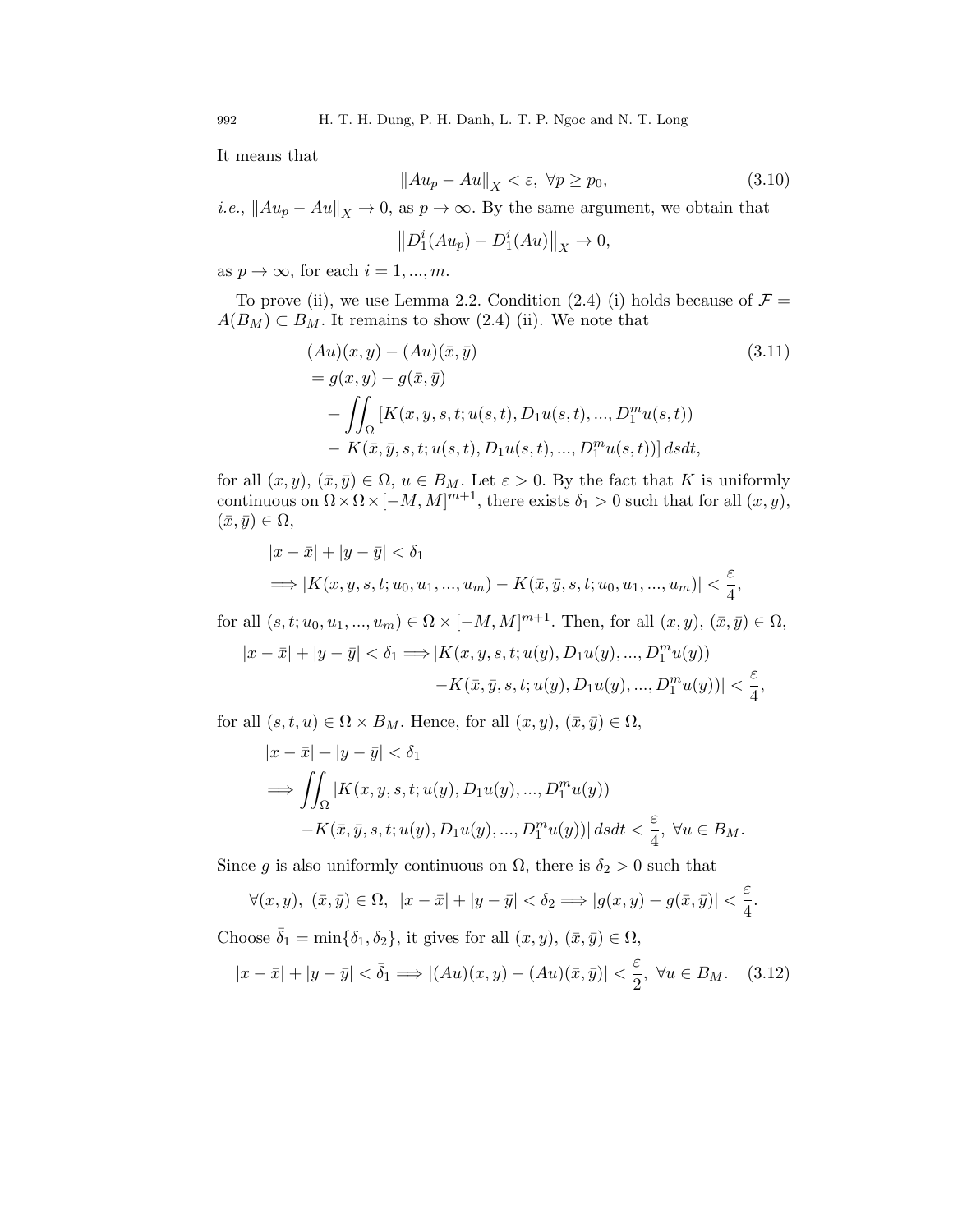It is similar to  $\frac{\partial^i K}{\partial x^i}$  $\frac{\partial^i K}{\partial x^i}$ ,  $D_1^i g$ , so there is  $\bar{\delta}_2 > 0$  such that for all  $(x, y)$ ,  $(\bar{x}, \bar{y}) \in \Omega$ ,

$$
|x - \bar{x}| + |y - \bar{y}| < \bar{\delta}_2
$$
\n
$$
\implies |D_1^i(Au)(x, y) - D_1^i(Au)(\bar{x}, \bar{y})| < \frac{\varepsilon}{2m}, \ \forall u \in B_M.
$$
\n(3.13)

It follows that, by choosing  $\delta = \min{\{\bar{\delta}_1, \bar{\delta}_2\}}$ , we have, for all  $(x, y)$ ,  $(\bar{x}, \bar{y}) \in \Omega$ ,

$$
|x - \bar{x}| + |y - \bar{y}| < \delta \Longrightarrow [(Au)(x, y) - (Au)(\bar{x}, \bar{y})]_{*}
$$
(3.14)  

$$
= |(Au)(x, y) - (Au)(\bar{x}, \bar{y})|
$$

$$
+ \sum_{i=1}^{m} |D_1^i(Au)(x, y) - D_1^i(Au)(\bar{x}, \bar{y})|
$$

$$
< \frac{\varepsilon}{2} + m \frac{\varepsilon}{2m} = \varepsilon, \forall u \in B_M.
$$

Using Lemma 2.2,  $\mathcal{F} = A(B_M)$  is relatively compact in  $X_m$ . And applying the Schauder fixed point theorem, the existence of a solution is proved.

Next, we show that the set of solutions,  $S = \{u \in B_M : u = Au\}$ , is compact in  $X_m$ . By the compactness of the operator  $A: B_M \to B_M$  and  $S = A(S)$ , we only prove that S is closed. Let  $\{u_p\} \subset S$ ,  $\|u_p - u\|_{X_m} \to 0$ . The continuity of A leads to

$$
||u - Au||_{X_m} \le ||u - u_p||_{X_m} + ||u_p - Au||_{X_m}
$$
  
= 
$$
||u - u_p||_{X_m} + ||Au_p - Au||_{X_m} \to 0,
$$

so  $u = Au \in S$ . Theorem 3.2 is proved.

To the end, we illustrate the results obtained here by two examples.

**Example 3.3.** We consider (1.1), with the functions  $g, K$  as follows

$$
\begin{cases}\nK(x, y, s, t; u_0, u_1, ..., u_m) \\
= k(x, y) \left[ (st)^{\alpha_0} \sin \left( \frac{\pi u_0}{2w_0(s, t)} \right) + \sum_{i=1}^m (st)^{\alpha_i} \cos \left( \frac{2\pi u_i}{D_1^i w_0(s, t)} \right) \right], \\
g(x, y) = w_0(x, y) - \sum_{j=0}^m \frac{1}{(1 + \alpha_j)^2} k(x, y),\n\end{cases} \tag{3.15}
$$

where

$$
w_0(x, y) = e^x + x^{\gamma_1} |y - \alpha|^{\gamma_2}, \ k(x, y) = x^{\tilde{\gamma}_1} |y - \tilde{\alpha}|^{\tilde{\gamma}_2}, \tag{3.16}
$$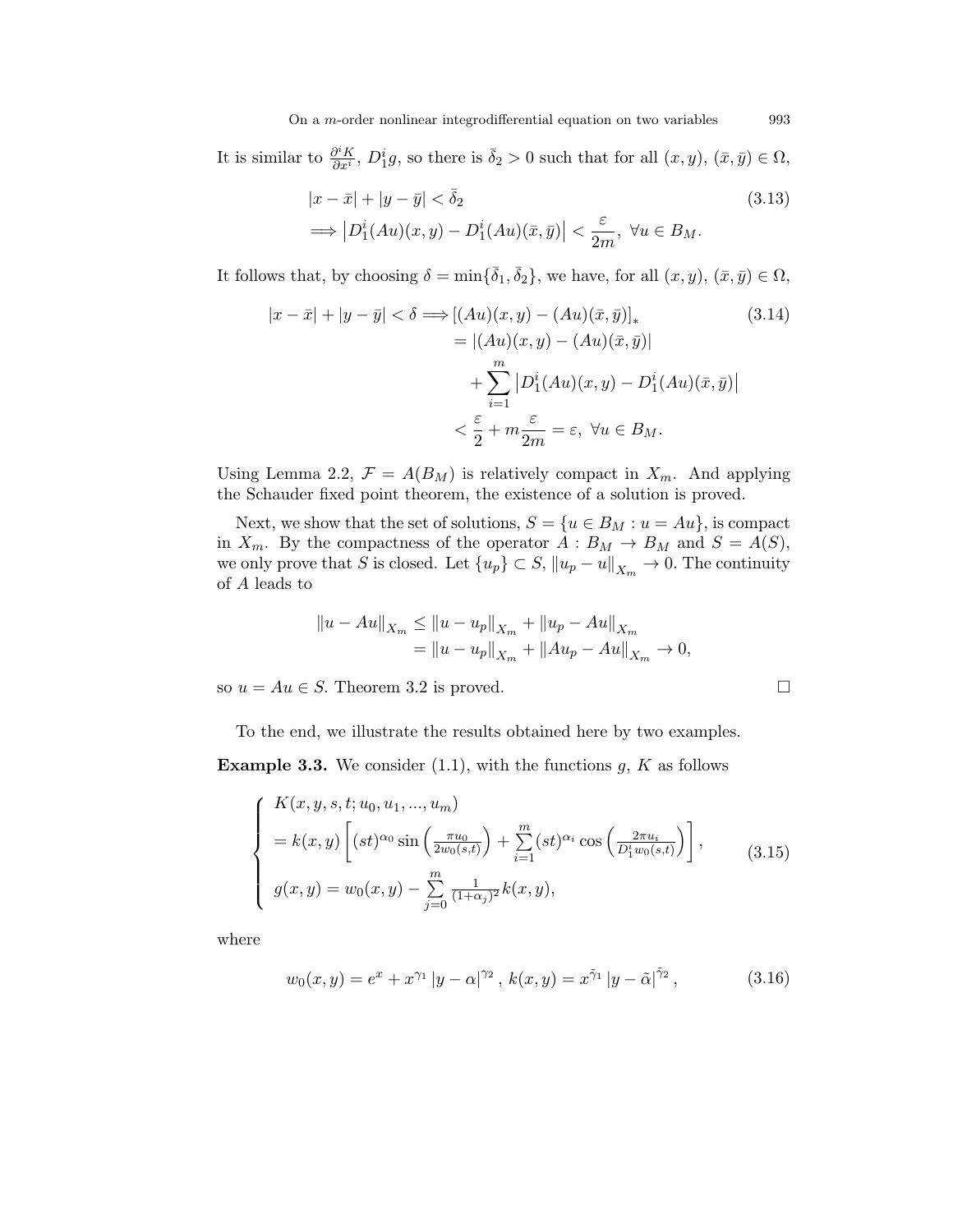and  $\alpha$ ,  $\gamma_1$ ,  $\gamma_2$ ,  $\tilde{\alpha}$ ,  $\tilde{\gamma}_1$ ,  $\tilde{\gamma}_2$ ,  $\alpha_0$ ,  $\alpha_1$ , ...,  $\alpha_m$  are positive constants satisfying

$$
\begin{cases}\n0 < \alpha < 1, \ 0 < \gamma_2 \le 1, \ \gamma_1 > m, \\
0 < \tilde{\alpha} < 1, \ 0 < \tilde{\gamma}_2 \le 1, \ \tilde{\gamma}_1 > m, \\
\alpha_0, \ \alpha_1, ..., \ \alpha_m > 0, \\
2\pi \sum_{j=0}^m \frac{1}{(1+\alpha_j)^2} \left(1 + \sum_{i=1}^m \tilde{\gamma}_1 (\tilde{\gamma}_1 - 1) ... (\tilde{\gamma}_1 - i + 1)\right) \max{\{\tilde{\alpha}^{\tilde{\gamma}_2}, (1 - \tilde{\alpha})^{\tilde{\gamma}_2}\}} < 1. \\
\end{cases}
$$
\n(3.17)

We have

$$
w_0(x, y) = e^x + x^{\gamma_1} |y - \alpha|^{\gamma_2},
$$
  
\n
$$
D_1^i w_0(x, y) = e^x + \gamma_1 (\gamma_1 - 1) \dots (\gamma_1 - i + 1) x^{\gamma_1 - i} |y - \alpha|^{\gamma_2},
$$

so  $w_0$ ,  $D_1^iw_0 \in X$  and  $w_0(x, y) \geq 1$ ,  $D_1^iw_0(x, y) \geq 1$ . Hence  $K \in C(\Omega \times \Omega \times$  $\mathbb{R}^{m+1}$ ;  $\mathbb{R}$ ). We now prove that  $(A_1), (A_2)$  hold. It is obviously that  $(A_1)$  holds, by  $w_0, k \in X_m$ .

Assumption  $(A_2)$  holds, by the fact that First,  $D_1^ik \in X$ ,

$$
\frac{\partial^i K}{\partial x^i} = D_1^i k(x, y) \left[ (st)^{\alpha_0} \sin \left( \frac{\pi u_0}{2w_0(s, t)} \right) + \sum_{i=1}^m (st)^{\alpha_i} \cos \left( \frac{2\pi u_i}{D_1^i w_0(s, t)} \right) \right],
$$

so  $\frac{\partial^i K}{\partial x^i} \in C(\Omega \times \Omega \times \mathbb{R}^{m+1}; \mathbb{R});$ 

$$
|K(x, y, s, t; u_0, u_1, ..., u_m) - K(x, y, s, t; \bar{u}_0, \bar{u}_1, ..., \bar{u}_m)|
$$
\n
$$
\leq k(x, y) \left( (st)^{\alpha_0} \frac{\pi |u_0 - \bar{u}_0|}{2w_0(s, t)} + \sum_{i=1}^m (st)^{\alpha_i} \frac{2\pi |u_i - \bar{u}_i|}{D_1^i w_0(s, t)} \right)
$$
\n
$$
\leq 2\pi k(x, y) \sum_{i=0}^m (st)^{\alpha_i} \sum_{j=0}^m |u_j - \bar{u}_j|
$$
\n
$$
\equiv k_0(x, y, s, t) \sum_{j=0}^m |u_j - \bar{u}_j|,
$$
\n
$$
(3.18)
$$

in which

$$
k_0(x, y, s, t) = 2\pi k(x, y) \sum_{j=0}^{m} (st)^{\alpha_j};
$$
\n(3.19)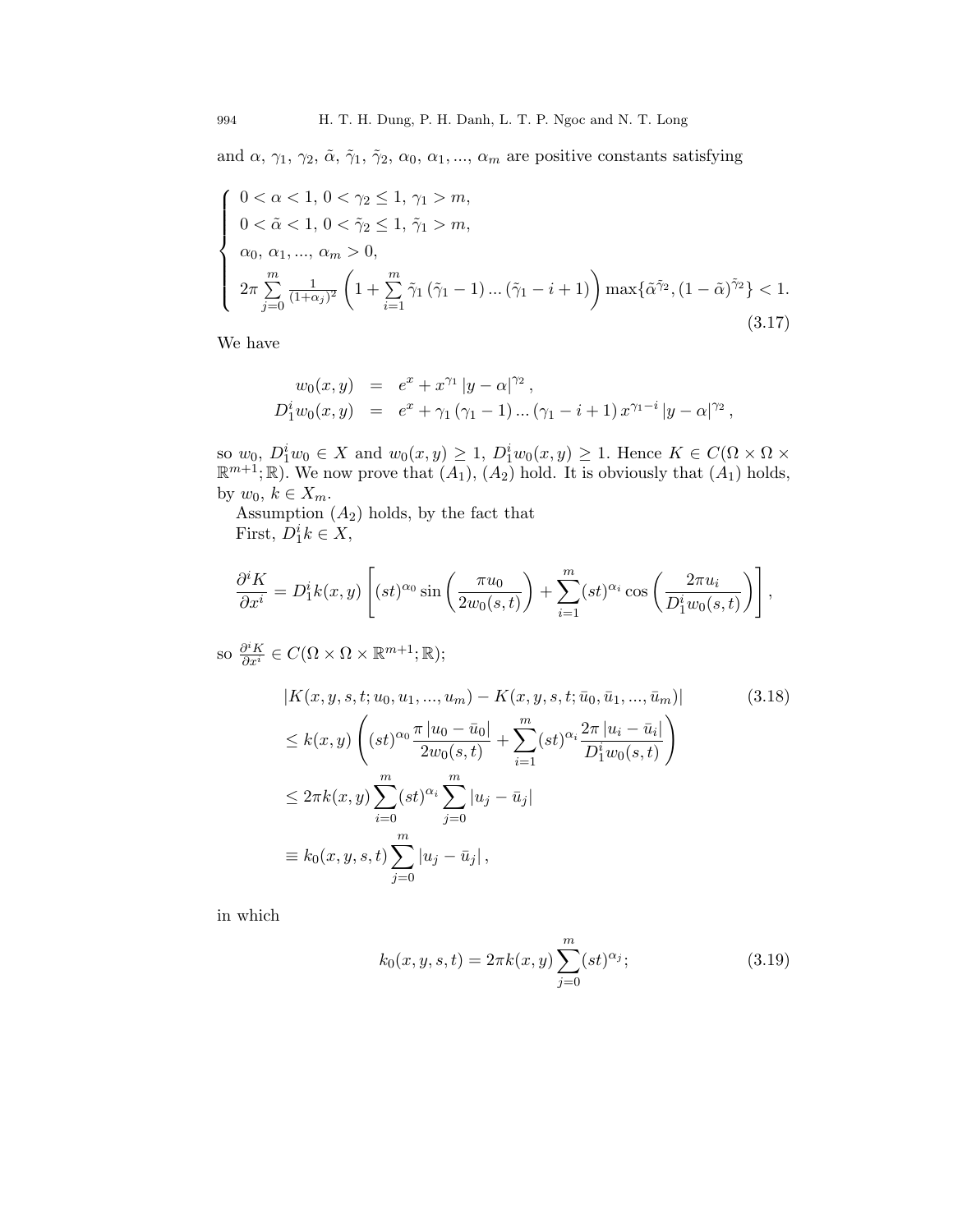On a  $m$ -order nonlinear integrodifferential equation on two variables  $\hspace{1cm} 995$ 

$$
\left| \frac{\partial^i K}{\partial x^i}(x, y, s, t; u_0, u_1, ..., u_m) - \frac{\partial^i K}{\partial x^i}(x, y, s, t; \bar{u}_0, \bar{u}_1, ..., \bar{u}_m) \right|
$$
(3.20)  

$$
\leq k_i(x, y, s, t) \sum_{j=0}^m |u_j - \bar{u}_j|,
$$

where

$$
k_i(x, y, s, t) = 2\pi \left| D_1^i k(x, y) \right| \sum_{j=0}^m (st)^{\alpha_j}.
$$
 (3.21)

We have

$$
\iint_{\Omega} k_i(x, y, s, t) ds dt = 2\pi \left| D_1^i k(x, y) \right| \sum_{j=0}^m \iint_{\Omega} (st)^{\alpha_j} ds dt
$$
\n
$$
= 2\pi \sum_{j=0}^m \frac{1}{(1 + \alpha_j)^2} \left| D_1^i k(x, y) \right|
$$
\n
$$
\leq 2\pi \sum_{j=0}^m \frac{1}{(1 + \alpha_j)^2} \sup_{(x, y) \in \Omega} \left| D_1^i k(x, y) \right|.
$$
\n(3.22)

We also have the following lemma, it is clear, so we omit its proof.

**Lemma 3.4.** Let positive constants  $\alpha$ ,  $\gamma_2$ ,  $\gamma_1$  satisfy  $0 < \alpha < 1$ ,  $0 < \gamma_2 \leq 1 <$  $\gamma_1$ . Then

$$
0 \leq x^{\gamma_1} |y - \alpha|^{\gamma_2} \leq \max\{\alpha^{\gamma_2}, (1 - \alpha)^{\gamma_2}\}, \ \forall x, y \in [0, 1],
$$
  
\n
$$
0 \leq x^{\gamma_1 - 1} |y - \alpha|^{\gamma_2} \leq \max\{\alpha^{\gamma_2}, (1 - \alpha)^{\gamma_2}\}, \ \forall x, y \in [0, 1].
$$

Using Lemma 3.4, we get

$$
0 \le k(x, y) = x^{\tilde{\gamma}_1} |y - \tilde{\alpha}|^{\tilde{\gamma}_2} \le \max{\{\tilde{\alpha}^{\tilde{\gamma}_2}, (1 - \tilde{\alpha})^{\tilde{\gamma}_2}\}};
$$
  
\n
$$
0 \le D_1 k(x, y) = \tilde{\gamma}_1 x^{\tilde{\gamma}_1 - 1} |y - \tilde{\alpha}|^{\tilde{\gamma}_2} \le \tilde{\gamma}_1 \max{\{\tilde{\alpha}^{\tilde{\gamma}_2}, (1 - \tilde{\alpha})^{\tilde{\gamma}_2}\}},
$$
  
\n
$$
\vdots
$$
  
\n
$$
0 \le D_1^i k(x, y) = \tilde{\gamma}_1 (\tilde{\gamma}_1 - 1) \dots (\tilde{\gamma}_1 - i + 1) x^{\tilde{\gamma}_1 - i} |y - \alpha|^{\tilde{\gamma}_2}
$$
  
\n
$$
\le \tilde{\gamma}_1 (\tilde{\gamma}_1 - 1) \dots (\tilde{\gamma}_1 - i + 1) \max{\{\tilde{\alpha}^{\tilde{\gamma}_2}, (1 - \tilde{\alpha})^{\tilde{\gamma}_2}\}}, i = 1, ..., m,
$$
  
\n(3.23)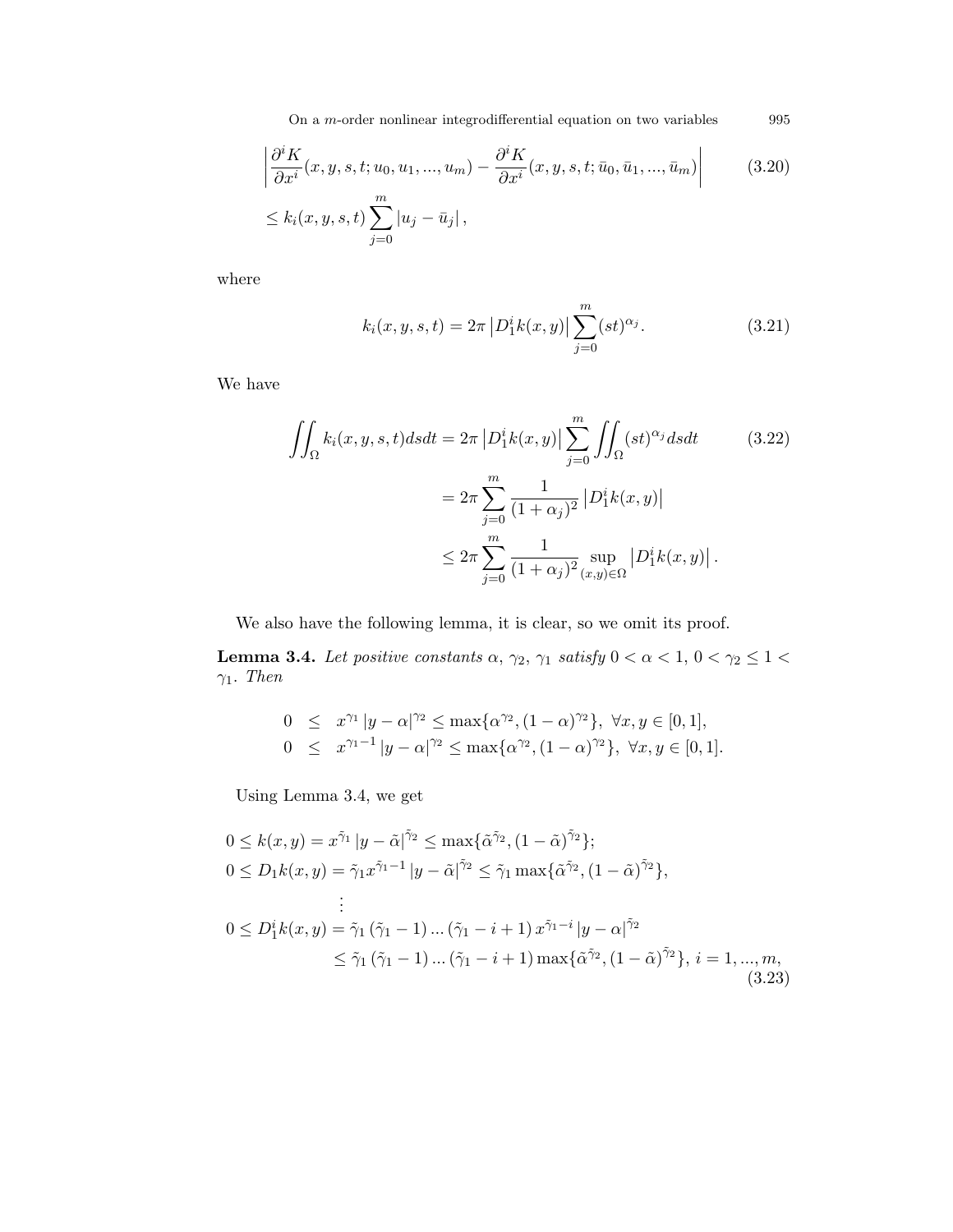so

$$
\sum_{i=0}^{m} \sup_{(x,y)\in\Omega} \iint_{\Omega} k_i(x,y,s,t)dsdt
$$
\n(3.24)

$$
\leq 2\pi\sum_{j=0}^m\frac{1}{(1+\alpha_j)^2}\left(1+\sum_{i=1}^m\tilde{\gamma}_1\left(\tilde{\gamma}_1-1\right)\dots\left(\tilde{\gamma}_1-i+1\right)\right)\max\{\tilde{\alpha}^{\tilde{\gamma}_2},(1-\tilde{\alpha})^{\tilde{\gamma}_2}\},
$$

consequently

$$
\beta = \sum_{i=0}^{m} \sup_{(x,y)\in\Omega} \iint_{\Omega} k_i(x,y,s,t)dsdt < 1.
$$
 (3.25)

Then, Theorem 3.1 is fulfilled. Morever,  $w_0 \in X_m$  is also a unique solution of  $(1.1).$ 

**Example 3.5.** We consider (1.1) with the functions  $K$ , g defined by

$$
\begin{cases}\nK(x, y, s, t; u_0, u_1, ..., u_m) = k(x, y)K_1(s, t; u_0, u_1, ..., u_m), \\
g(x, y) = w_0(x, y) - 2\sum_{j=0}^m \frac{1}{(1 + \alpha_j)^2}k(x, y),\n\end{cases}
$$
\n(3.26)

where

$$
\begin{cases}\nK_1(s, t; u_0, u_1, ..., u_m) \\
= (st)^{\alpha_0} \left( \frac{|u_0|}{w_0(s, t)} + \left| \frac{u_0}{w_0(s, t)} \right|^{1/4} \right) + \sum_{i=1}^m (st)^{\alpha_i} \left( \frac{|u_i|}{D_1^i w_0(s, t)} + \left( \frac{u_i}{D_1^i w_0(s, t)} \right)^{1/3} \right), \\
w_0(x, y) = e^x + x^{\gamma_1} |y - \alpha|^{\gamma_2}, \quad k(x, y) = x^{\tilde{\gamma}_1} |y - \tilde{\alpha}|^{\tilde{\gamma}_2},\n\end{cases}
$$
\n(3.27)

and  $\alpha$ ,  $\gamma_1$ ,  $\gamma_2$ ,  $\tilde{\alpha}$ ,  $\tilde{\gamma}_1$ ,  $\tilde{\gamma}_2$ ,  $\alpha_0$ ,  $\alpha_1$ , ...,  $\alpha_m$  are positive constants satisfying

$$
\begin{cases}\n0 < \alpha < 1, \ 0 < \gamma_2 \le 1, \ \gamma_1 > m, \\
0 < \tilde{\alpha} < 1, \ 0 < \tilde{\gamma}_2 \le 1, \ \tilde{\gamma}_1 > m, \\
\alpha_0, \ \alpha_1, \dots, \ \alpha_m > 0, \\
2 \sum_{j=0}^m \frac{1}{(1+\alpha_j)^2} \left(1 + \sum_{i=1}^m \tilde{\gamma}_1 \left(\tilde{\gamma}_1 - 1\right) \dots \left(\tilde{\gamma}_1 - i + 1\right)\right) \max\{\tilde{\alpha}^{\tilde{\gamma}_2}, \left(1 - \tilde{\alpha}\right)^{\tilde{\gamma}_2}\} < 1. \\
(3.28)\n\end{cases}
$$

We can prove that  $(A_1)$ ,  $(\bar{A}_2)$  hold, by the following.

First,  $w_0, D_1^i w_0 \in X$  and  $w_0(x, y) \ge 1$ ,  $D_1^i w_0(x, y) \ge 1$ . Then  $K \in C(\Omega \times$  $\Omega \times \mathbb{R}^{m+1}; \mathbb{R}$ ).

By  $D_1^ik \in X$ ,  $\frac{\partial^i K}{\partial x^i} = D_1^ik(x, y)K_1(s, t; u_0, u_1, ..., u_m)$ , so  $\frac{\partial^i K}{\partial x^i} \in C(\Omega \times \Omega \times$  $\mathbb{R}^{m+1}$ ; R). Applying the inequality

$$
a \le 1 + a^q, \ \forall a \ge 0, \ \forall q \ge 1,
$$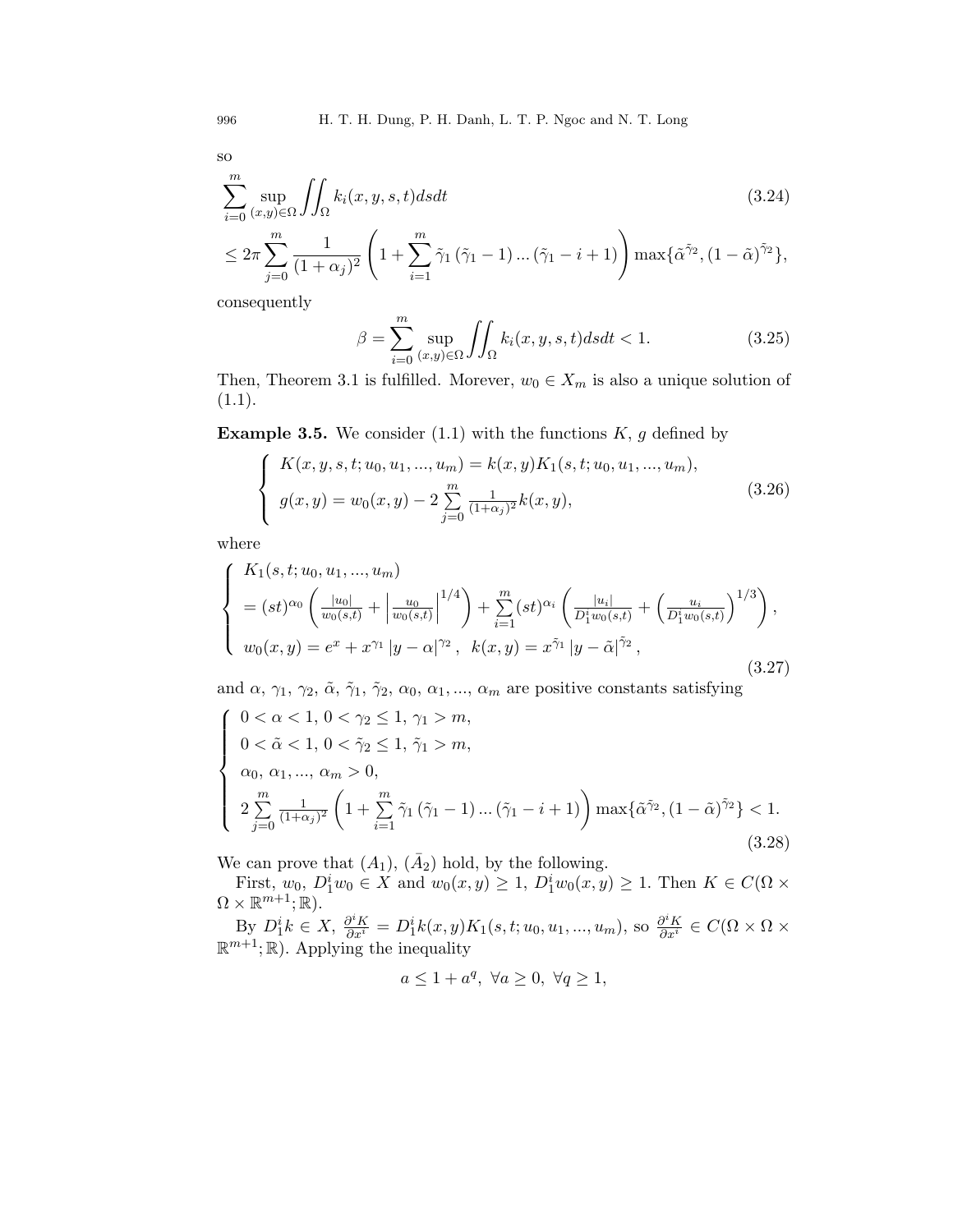we obtain

$$
|K_1(s, t; u_0, u_1, ..., u_m)| \le (st)^{\alpha_0} \left(1 + \frac{2 |u_0|}{w_0(s, t)}\right)
$$
  
+ 
$$
\sum_{i=1}^m (st)^{\alpha_i} \left(1 + \frac{2 |u_i|}{D_1^i w_0(s, t)}\right)
$$
  

$$
\le 2 \sum_{i=0}^m (st)^{\alpha_i} \left(1 + \sum_{j=0}^m |u_j|\right),
$$
 (3.29)

it leads to

$$
|K(x, y, s, t; u_0, u_1, ..., u_m)| = k(x, y) |K_1(s, t; u_0, u_1, ..., u_m)|
$$
(3.30)  

$$
\leq \bar{k}_0(x, y, s, t) \left(1 + \sum_{j=0}^m |u_j|\right),
$$

in which

$$
\bar{k}_0(x, y, s, t) = 2k(x, y) \sum_{j=0}^{m} (st)^{\alpha_j}.
$$
\n(3.31)

Similarly,

$$
\left| \frac{\partial^i K}{\partial x_1^i}(x, y, s, t; u_0, u_1, ..., u_m) \right| \le \bar{k}_i(x, y, s, t) \left( 1 + \sum_{j=0}^m |u_j| \right), \quad (3.32)
$$

in which

$$
\bar{k}_i(x, y, s, t) = 2 |D_1^i k(x, y)| \sum_{j=0}^m (st)^{\alpha_j}.
$$
 (3.33)

Next,

$$
\sum_{i=0}^{m} \sup_{(x,y)\in\Omega} \iint_{\Omega} \bar{k}_i(x, y, s, t) ds dt
$$
  
=  $2 \sum_{i=0}^{m} \sup_{(x,y)\in\Omega} |D_1^i k(x, y)| \sum_{j=0}^{m} \iint_{\Omega} (st)^{\alpha_j} ds dt$   
 $\leq 2 \sum_{j=0}^{m} \frac{1}{(1+\alpha_j)^2} \left(1 + \sum_{i=1}^{m} \tilde{\gamma}_1 (\tilde{\gamma}_1 - 1) \dots (\tilde{\gamma}_1 - i + 1) \right) \max{\{\tilde{\alpha}^{\tilde{\gamma}_2}, (1-\tilde{\alpha})^{\tilde{\gamma}_2}\}},$   
0  
 $\bar{\beta} = \sum_{i=0}^{m} \sup_{\Omega} \iint_{\bar{k}_i(x, y, s, t) ds dt} \langle 1, (3.34) \rangle$ 

so

$$
\bar{\beta} = \sum_{i=0}^{m} \sup_{(x,y)\in\Omega} \iint_{\Omega} \bar{k}_i(x,y,s,t)dsdt < 1.
$$
 (3.34)

Theorem 3.2 is true. Furthermore,  $w_0 \in X_m$  is also a solution of (1.1).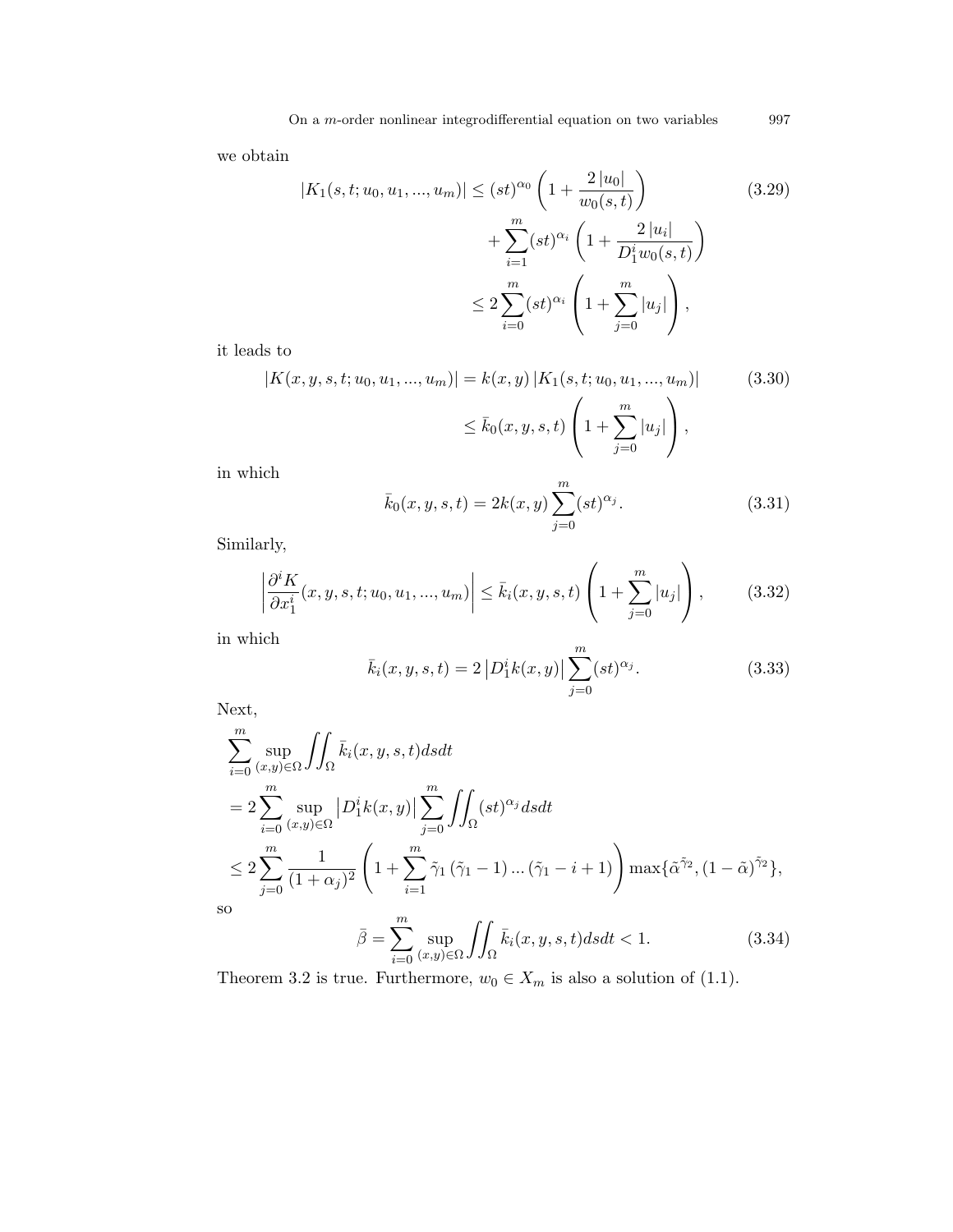Acknowledgments: The authors wish to express their sincere thanks to the referees and the Editor for their valuable comments. This research is funded by Vietnam National University HoChiMinh City (VNU-HCM) under Grant no. B2017-18-04.

#### **REFERENCES**

- [1] M. A. Abdou, W. G. El-Sayed, E. I. Deebs, A solution of a nonlinear integral equation, Applied Math. and Compu., 160 (2005), 1-14.
- [2] M. A. Abdou, A. A. Badr, M. M. El-Kojok, On the solution of a mixed nonlinear integral *equation*, Applied Math. and Compu.,  $217(12)$  (2011), 5466-5475.
- [3] J. Biazar, H. Ghazvini, M. Eslami, He's homotopy perturbation method for systems of integro-differential equations, Chaos, Solitons and Fractals, 39(3) (2009), 1253-1258.
- [4] Jafar Biazar, M. Eslami, Modified HPM for solving systems of Volterra integral equations of the second kind, Jour. of King Saud University -Science,  $23(1)$   $(2011)$ ,  $35-39$ .
- [5] J. Biazar, M. Eslami, M. R. Islam, Differential transform method for special systems of integral equations, Jour. of King Saud University -Science, 24(3) (2012), 211-214.
- [6] J. Biazar, M. Eslami, H. Aminikhah, Application of homotopy perturbation method for systems of Volterra integral equations of the first kind, Chaos, Solitons and Fractals, 42(5) (2009), 3020-3026.
- [7] M. M. El-Borai, M. A. Abdou, M. M. El-Kojok, On a discussion of nonlinear integral equation of type Volterra - Hammerstein, J. Korea Soc. Math. Educ., Ser. B, Pure Appl. Math. **15**(1) (2008), 1-17.
- [8] C. Corduneanu, *Integral equations and applications*, Cambridge University Press, New York, 1991.
- [9] K. Deimling, Nonlinear Functional Analysis, Springer, NewYork, 1985.
- [10] P. H. Danh, H. T. H. Dung, N. T. Long, L. T. P. Ngoc, On nonlinear integrodifferential equations in two variables, Results in Math.,  $71(1)$  (2017), 251-281.
- [11] H. T. H. Dung, L. T. P. Ngoc, Note on a Volterra-Fredholm type integrodifferential equation in two variables, Nonlinear Funct. Anal. and Appl.,  $22(1)$  (2017), 121-135.
- [12] H. T. H. Dung, L. T. P. Ngoc, N. T. Long, On a  $(m+n)$ -order nonlinear integrodifferential equation in two variables, Jour. of Abstract Diff. Equ. and Appl., $(JADEA)$ .  $8(1)$ (2017), 71-83.
- [13] M. Eslami, New homotopy perturbation method for a special kind of Volterra integral equations in two-dimensional space, Compu. Math. and Model.,  $25(1)$  (2014), 135-148.
- [14] Monica Lauran, Existence results for some nonlinear integral equations, Miskolc Mathematical Notes, **13**(1) (2012), 67-74.
- [15] L. T. P. Ngoc, N. T. Long, Applying a fixed point theorem of Krasnosel'skii type to the existence of asymptotically stable solutions for a Volterra -Hammerstein integral equation, Nonlinear Anal. TMA. **74**(11) (2011), 3769-3774.
- [16] L. T. P. Ngoc, N. T. Long, On a nonlinear Volterra Hammerstein integral equation in two variables, Acta Math. Scientia,  $33B(2)$  (2013), 484-494.
- [17] L. T. P. Ngoc, N. T. Long, Existence of asymptotically stable solutions for a mixed functional nonlinear integral equation in N variables, Mathematische Nachrichten,  $288(5-6)$ (2015), 633-647.
- [18] L. T. P. Ngoc, N. T. Long, A continuum of solutions in a Fréchet space of a nonlinear functional integral equation in N variables, Mathematische Nachrichten,  $289(13)$ (2016), 1665-1679.